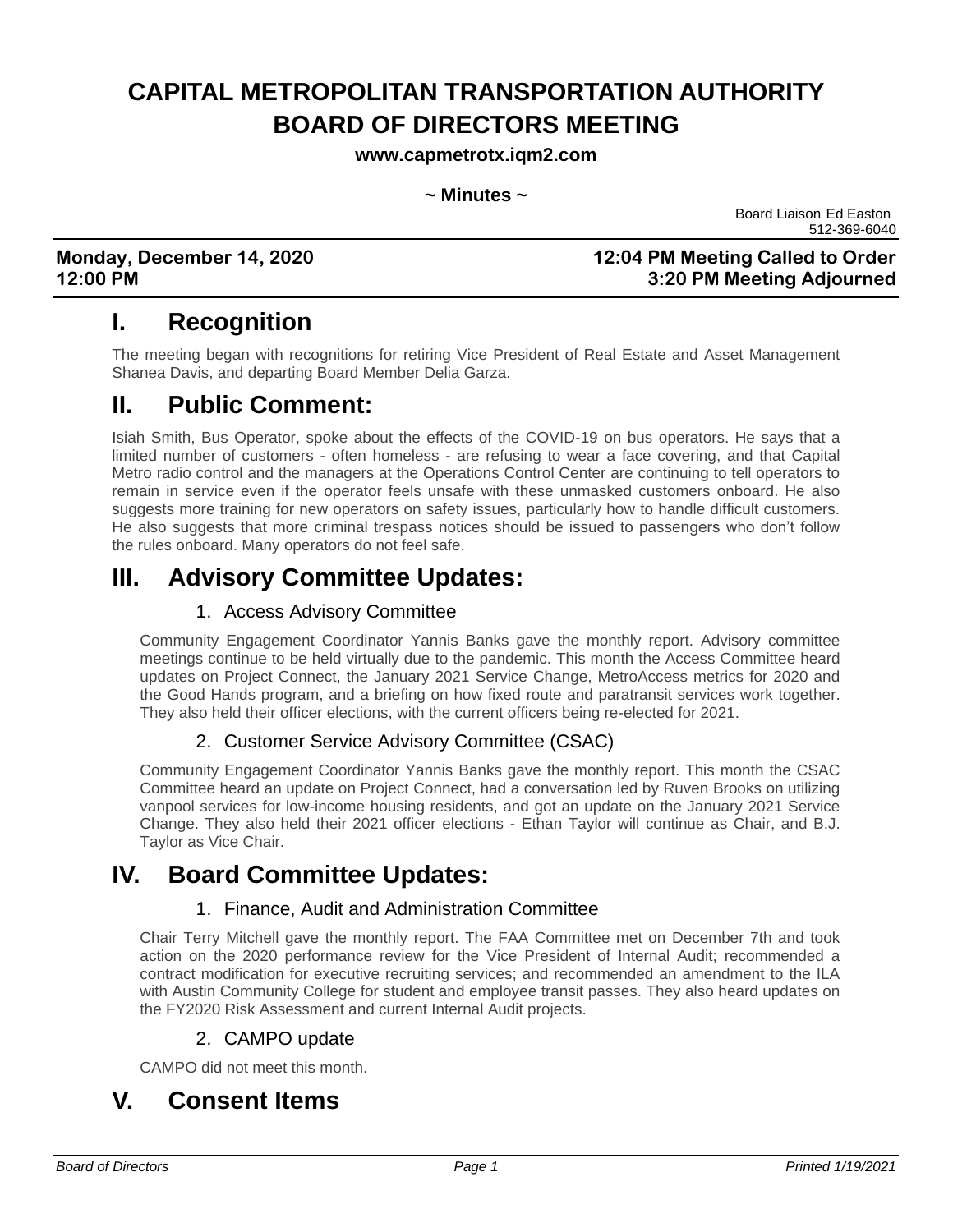| <b>ADOPTED [UNANIMOUS]</b>                                       |
|------------------------------------------------------------------|
| Jeffrey Travillion, Board Member                                 |
| Terry Mitchell, Board Member                                     |
| Mitchell, Cooper, Garza, Kitchen, Renteria, Travillion, Stratton |
| Hill                                                             |
|                                                                  |

1. Approval of minutes from the November 23, 2020 board meeting.

2. Approval of a resolution authorizing the President & CEO, or his designee, to finalize and execute a contract modification with Krauthamer & Associates for executive recruiting services to increase the amount by \$275,000 for a total not to exceed contract amount of \$923,000.

3. Approval of a resolution authorizing the President & CEO, or his designee, to amend an Interlocal Agreement (ILA) with Austin Community College for student and employee transit passes that extends a pay-per-ride arrangement for paratransit, rail and fixed-route bus services to the months January 2021 through August 2021.

### **VI. Action Items:**

1. Approval of a resolution authorizing the President & CEO, or his designee, to execute a contract modification with HNTB Engineering, Inc. in the amount of \$18,540,965 for two one-year option periods for Phase II of the Blue Line Engineering Services to complete the Environmental and Preliminary Engineering phase of the program.

Project Connect Program Office Dave Couch and Manager of Community Engagement Jackie Nirenberg brought forward this item, Action Item #2, and the Project Connect Update presentation at the same time.

Jackie kicked off the presentation with an update on upcoming community engagement. Virtual scoping meetings for both the Blue and Orange Lines will begin in January with 8 sessions (4 for each) scheduled in both English and Spanish. Dave then gave an update on Project Connect funding and program components. He then walked through upcoming milestones related to new MetroRapid lines and extensions, the Red Line including Broadmoor/McKalla, and Neighborhood Circulators.

Dave then introduced Action Items #1 and #2 by reminding the board of the key contracts executed for the Blue Line, Orange Line, and as Program Management Owners Representative (PMOR). The Blue and Orange Line contracts are now moving from Task I to Task II along the program timeline. He summarized the completed Task I achievements and laid out the milestones and a timeline for Task II, which covers Environmental and Preliminary Engineering. This work was included under the original scopes of the two contracts, but it was not priced. He also presented the evaluation criteria used by the Federal Transit Administration to determine the level of federal funding commitment.

Dave then moved into the contract specifics on the two Action Items. Task II for the Orange Line will be performed by AECOM, and for the Blue Line by HNTB. These contract updates under Action Item #1 will take the projects through Task II, with future design and construction contracts to be developed and awarded by the Austin Transit Partnership (ATP). The second contract update under Action Item #2 is for additional tasks under the PMOR function, which is being performed by HDR Engineering. Dave also gave the board statistics on the three contractor's original proposed and current to-date use of DBE subcontractors.

Dave closed with an update on the formation and staffing for the Austin Transit Partnership. The ATP board's first meeting will take place on January 20, 2021.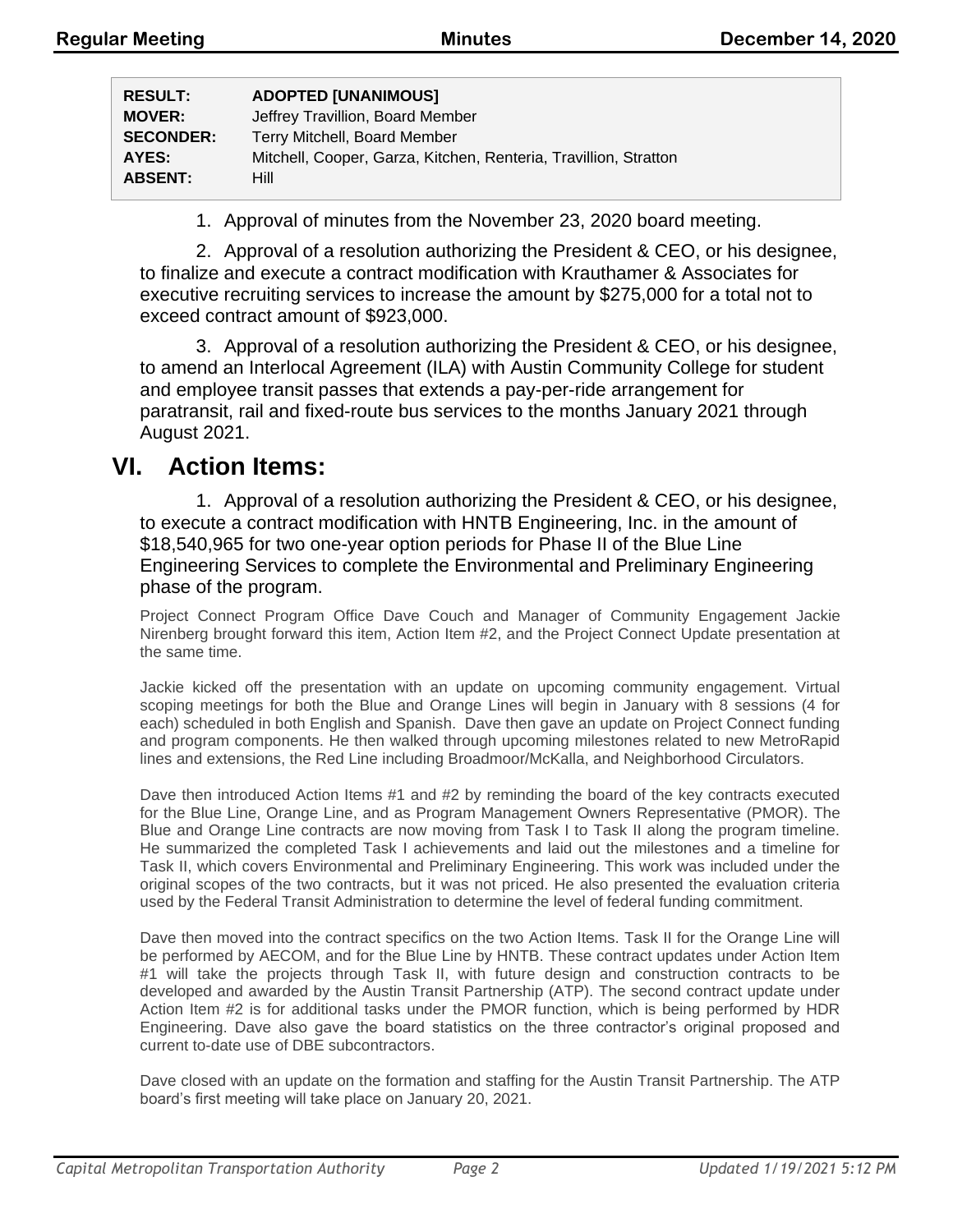Board Member Kitchen asked Jackie about the community meetings scheduled for January - is there a reason that we are using the term "scoping" for those? Jackie replied that yes, that is NEPA (National Environmental Protection Act) terminology for the first stage of outreach to the community in the NEPA process. Dave later explained that items under "scoping" include looking with a greater level of detail at what the project could and should be, along with its location and purpose.

Board Member Kitchen also asked about the community engagement tasks under these two contracts - do the companies have a role? Dave replied that yes, the Blue and Orange Line contractors develop the community engagement plans, and the PMOR contractor (along with the Capital Metro Community Engagement team) oversees the plan and process. Board Member Kitchen asked to be kept up to date on these plans as they develop. Board Member Travillion commented that he would be interested in seeing minority community-specific outreach plans.

Chair Cooper asked for further details on community-specific inputs under NEPA. Dave provided an overview of the basic structure of those inputs.

Board Member Stratton asked for a further clarification on the DBE slide figures and whether the proposed goals included Task II. He also asked which of the two contractors would have responsibility for the Task II tasks for the tunnel, since it will be shared by both the Blue and Orange Lines. Dave responded that there will be a very detailed coordination process between Capital Metro/ATP, the two contractors, and the PMOR.

Chair Cooper complimented the three firms involved on their work on the Project Connect initiative to date. Board Member Renteria commented that he is very pleased to see these projects moving forward, particularly along Riverside Drive.

| <b>RESULT:</b>   | <b>ADOPTED [UNANIMOUS]</b>                                       |
|------------------|------------------------------------------------------------------|
| <b>MOVER:</b>    | Delia Garza, Vice Chair                                          |
| <b>SECONDER:</b> | Ann Kitchen, Board Member                                        |
| AYES:            | Mitchell, Cooper, Garza, Kitchen, Renteria, Travillion, Stratton |
| <b>ABSENT:</b>   | Hill                                                             |

2. Approval of a resolution authorizing the President & CEO, or his designee, to finalize and execute a contract modification with AECOM Technical Services, Inc. in the amount of \$21,267,146 for Phase II of the Orange Line Engineering Design Services to complete the Environmental and Preliminary Engineering phase of the program.

See Action Item #1.

| <b>RESULT:</b>   | <b>ADOPTED [UNANIMOUS]</b>                                       |
|------------------|------------------------------------------------------------------|
| <b>MOVER:</b>    | Terry Mitchell, Board Member                                     |
| <b>SECONDER:</b> | Sabino Renteria, Board Member                                    |
| AYES:            | Mitchell, Cooper, Garza, Kitchen, Renteria, Travillion, Stratton |
| <b>ABSENT:</b>   | Hill                                                             |

3. Approval of a resolution confirming the evaluation rating for Fiscal Year 2020 for President & CEO Randy Clarke as \_\_\_\_\_\_\_\_\_\_\_ and that the Board approves the adjustment of base pay to \$\_\_\_\_\_\_\_\_ and a performance achievement bonus of \$ The increases are awarded retroactively to October 4, 2020 in accordance with the Employment Agreement.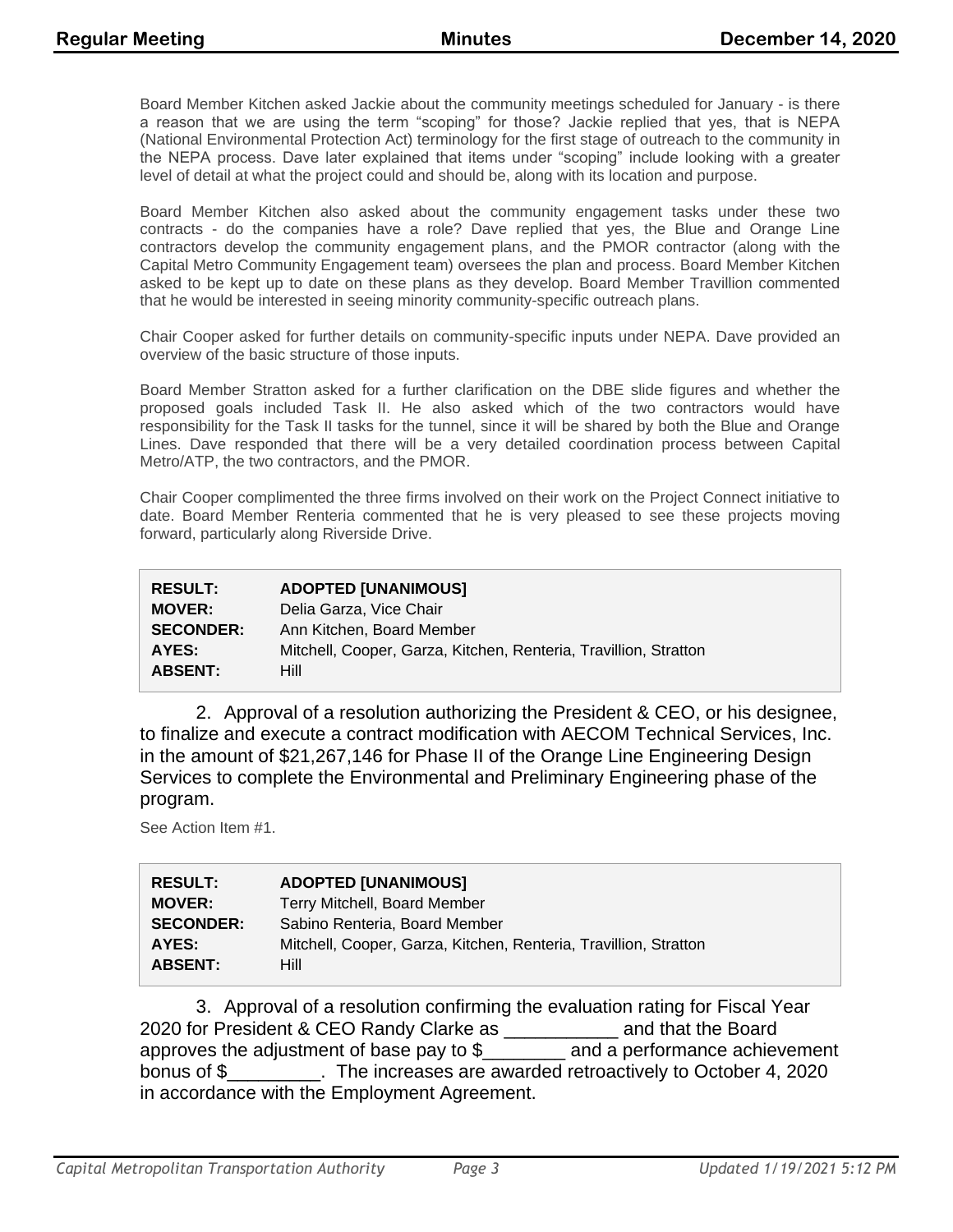This item was taken up after Executive Session along with Action Item #4.

Board Secretary Eric Stratton made the motion that based on discussion in Executive Session, the board recognizes a performance rating for President & CEO Randy Clarke for FY2020 of "exceptional", and that his base compensation be adjusted by 3 percent to \$327,411, and that a performance bonus of 5% equal to the amount of \$15,893.75 be awarded, retroactive to October 4, 2020.

Chair Cooper praised President Clarke for the his leadership of the agency, including the recent passage of Proposition A, ridership increases, increased community and partnership engagement, and financial stewardship during he pandemic. Each of the other board members added their thanks and praise for President Clarke's energy, passion and commitment.

| <b>RESULT:</b>   | ADOPTED [6 TO 0]                                          |
|------------------|-----------------------------------------------------------|
| <b>MOVER:</b>    | Eric Stratton, Board Secretary                            |
| <b>SECONDER:</b> | Ann Kitchen, Board Member                                 |
| AYES:            | Mitchell, Cooper, Kitchen, Renteria, Travillion, Stratton |
| <b>ABSENT:</b>   | Hill                                                      |
| AWAY:            | Garza                                                     |

4. Approval of the execution of an extension and amendment to the President & CEO Employment Agreement extending the term of the agreement to December 14, 2025, and amending certain terms of the agreement.

Chair Cooper led this item, which followed Executive Session, and read the motion.

There was no additional discussion.

| <b>RESULT:</b>   | ADOPTED [6 TO 0]                                          |
|------------------|-----------------------------------------------------------|
| <b>MOVER:</b>    | Jeffrey Travillion, Board Member                          |
| <b>SECONDER:</b> | Sabino Renteria, Board Member                             |
| AYES:            | Mitchell, Cooper, Kitchen, Renteria, Travillion, Stratton |
| <b>ABSENT:</b>   | Hill                                                      |
| AWAY:            | Garza                                                     |

### **VII. Presentations:**

#### 1. Project Connect Update

This item was presented along with Action Items #1 and #2.

#### 2. FY2020 End of Year Financial Report

CFO Reinet Marneweck gave the presentation.

Reinet kicked off the presentation by saying that despite it being a very challenging year, the agency performed very well financially in 2020. She gave the board an overview of the preliminary FY2020 Revenue measured against the full year budget. Revenues ended the year about \$71 million higher than expected, largely because of CARES Act funding of \$101.9 million received. This CARES Act funding more than made up for budget shortfalls in fares, sales taxes, and other grants. Reinet then reviewed current and historic sales tax receipts, which were higher in FY2020 than FY2019 but which were below the budgeted figure, along with fare revenues by mode, channel, and pass type.